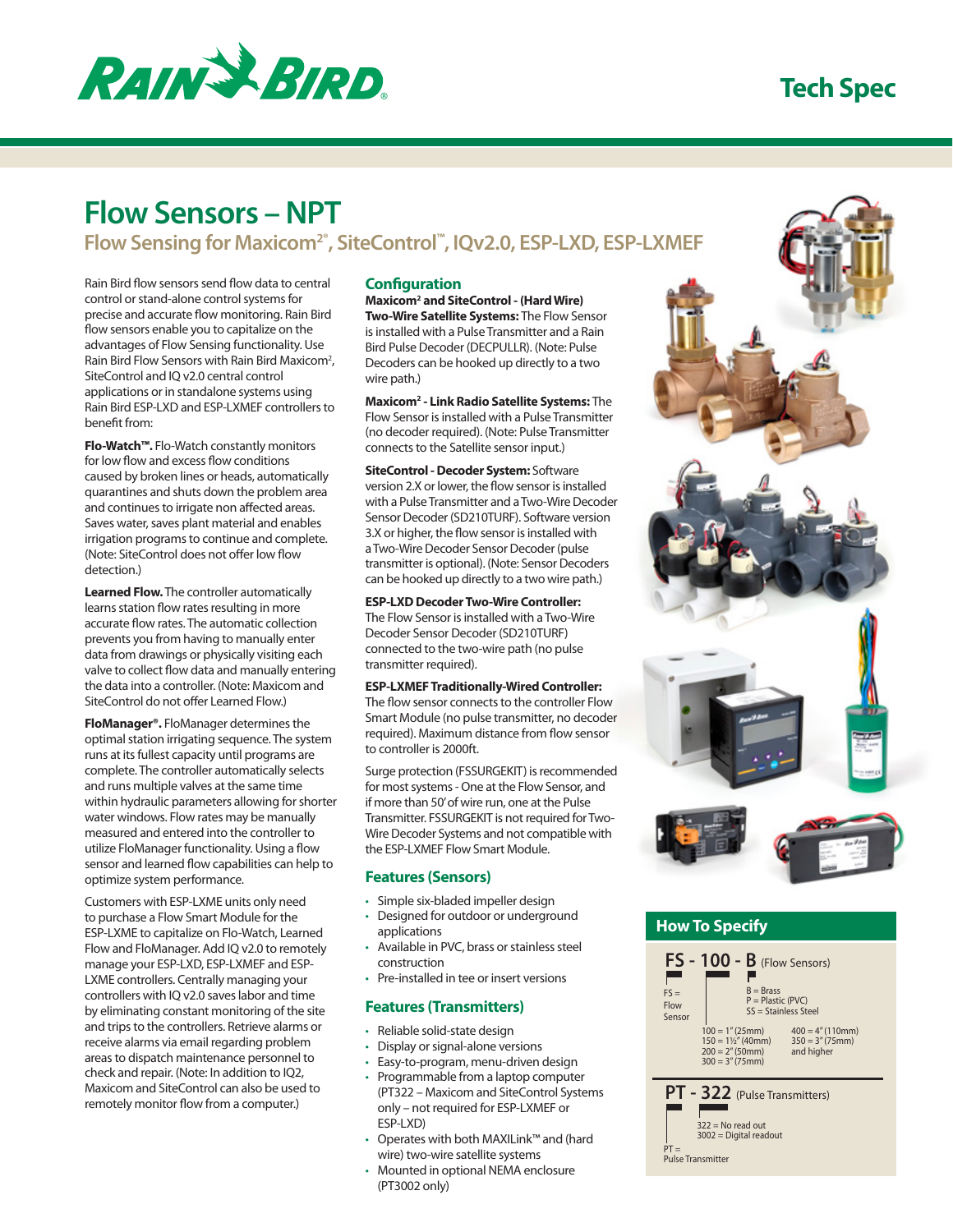# **Operating Specifications (Sensors)**

- Accuracy:  $\pm$  1% (full scale)
- • Velocity: 2 20 feet (0.6 6.1 meters) per second, depending on model
- Pressure: 75 psi (5.1 bars) at  $110^{\circ}$  F (43 $^{\circ}$  C) (max) on metal models; 150 psi (10.3 bars) at 73° F (23° C) (max) on plastic models
- Temperature:  $110^{\circ}$  F (43 $^{\circ}$  C) (max) on metal models; 140° F (60° C) (max) on plastic models

### **Operating Specifications (Transmitters)**

- Input required:
	- 12-30 VDC/VAC on PT322
	- 10.5-26 VAC (12-24 VAC rec.) on PT 1502 - 12-24 VAC/VDC on PT 3002
- • Output: pulse output
- • Operating Temp: -4° F-158° F (-20° C to 70° C)

# **Rain Bird Flow Sensor K, Offset and Suggested Operating Range**

The following tables indicate the suggested flow range for Rain Bird Flow Sensors. Rain Bird Sensors will operate both above and below the indicated flow rates. However, good design practice dictates the use of this range for best performance. Sensors should be sized for flow rather than pipe size.

| <b>Flow Sensor Models</b> |                     |                                                                                               |                                                   |  |  |  |  |
|---------------------------|---------------------|-----------------------------------------------------------------------------------------------|---------------------------------------------------|--|--|--|--|
| <b>Part Number</b>        | <b>Model Number</b> | <b>Description</b>                                                                            | <b>Dimensions</b>                                 |  |  |  |  |
| <b>Brass Tee's</b>        |                     |                                                                                               |                                                   |  |  |  |  |
| M80111                    | <b>FS200B</b>       | 2" (50mm) Brass Tee Flow Sensor                                                               | 4.25" x 8.35" x 2.94" (108mm x 212mm x 75mm)      |  |  |  |  |
| M80110                    | <b>FS150B</b>       | 1 1/2" (40mm) Brass Tee Flow Sensor<br>$6.5" \times 5.19" \times 2.5"$ (165mm x 132mm x 64mm) |                                                   |  |  |  |  |
| M80101                    | <b>FS100B</b>       | 1" (25mm) Brass Tee Flow Sensor                                                               | 5.45" x 4.94" x 2.21" (138mm x 126mm x 56mm)      |  |  |  |  |
| <b>Plastic Tee's</b>      |                     |                                                                                               |                                                   |  |  |  |  |
| M80107                    | <b>FS400P</b>       | 4" (110mm) PVC Tee Flow Sensor                                                                | 7.38" x 7.83" x 5.38" (187mm x 199mm x 137mm)     |  |  |  |  |
| M80104                    | <b>FS300P</b>       | 3" (75mm) PVC Tee Flow Sensor                                                                 | $6.50''$ x 6.83" x 4.23" (165mm x 173mm x 107mm)  |  |  |  |  |
| M80103                    | <b>FS200P</b>       | 2" (50mm) PVC Tee Flow Sensor                                                                 | 5.63" x 5.64" x 2.88" (143mm x 143mm x 73mm)      |  |  |  |  |
| M80102                    | <b>FS150P</b>       | 1 1/2" (40mm) PVC Tee Flow Sensor                                                             | 5.0" x 5.16" x 2.38" (127mm x 131mm x 60mm)       |  |  |  |  |
| M80108                    | <b>FS100P</b>       | 1" (25mm) PVC Tee Flow Sensor                                                                 | 3.50" x 3.94" x 1.315" (89mm x 100mm x 33mm)      |  |  |  |  |
| M80109                    | <b>FS075P</b>       | 3/4" (20mm) PVC Tee Flow Sensor                                                               | 3.31" x 3.85" x 1.05" (84mm x 98mm x 27mm)<br>₩   |  |  |  |  |
| M80119                    | <b>FS050P</b>       | 1/2" (12mm) PVC Tee Flow Sensor                                                               | 3.06" x 3.85" x 0.84" (78mm x 98mm x 21mm)<br>$*$ |  |  |  |  |
| <b>Inserts</b>            |                     |                                                                                               |                                                   |  |  |  |  |
| M80106                    | <b>FS350SS</b>      | <b>Stainless Steel Insert</b>                                                                 | 7.13" x 3"(diameter) (181mm x 76mm (diameter))    |  |  |  |  |
| M80105                    | <b>FS350B</b>       | <b>Brass Insert</b>                                                                           | 7.13" x 3"(diameter) (181mm x 76mm (diameter))    |  |  |  |  |
| <b>Wind Sensor</b>        |                     |                                                                                               |                                                   |  |  |  |  |
| M80302                    | <b>ANEMOMETER</b>   | Wind Speed Monitor - Anemometer                                                               | 22" x 8" x 8" (56cm x 20cm x 20cm)                |  |  |  |  |
| <b>Pulse Transmitters</b> |                     |                                                                                               |                                                   |  |  |  |  |
| M80201                    | PT322               | Pulse Transmitter, no display                                                                 | 3.65" x 1.75" x 1.0" (93mm x 44m x 25mm)          |  |  |  |  |
| M80206                    | PT3002              | Pulse Transmitter, LCD display                                                                | 3.78" x 3.78" x 2.21" (96mm x 96mm x 56mm)        |  |  |  |  |
| M80202                    | <b>PT322SW</b>      | PT322 Programming Software                                                                    | $\overline{\phantom{0}}$                          |  |  |  |  |
| M80204                    | <b>PTPWRSUPP</b>    | <b>Pulse Transmitter Power Supply</b>                                                         | $\overline{\phantom{0}}$                          |  |  |  |  |
| M80205                    | <b>NEMACAB</b>      | NEMA Enclosure for PT3002 (only)                                                              | $\qquad \qquad -$                                 |  |  |  |  |
| <b>Accessories</b>        |                     |                                                                                               |                                                   |  |  |  |  |
| M80303                    | <b>FSTINSERT</b>    | Flanged Irrigation PPS Insert Assembly                                                        | $\qquad \qquad -$                                 |  |  |  |  |
| M80301                    | <b>FSSURGEKIT</b>   | Flow Sensor Surge Protection Kit                                                              | $\overline{\phantom{0}}$                          |  |  |  |  |
| M13009                    | SD210TURF           | Sensor Decoder for Decoder Systems                                                            | $\qquad \qquad -$                                 |  |  |  |  |
| M51200                    | <b>DECPULLR</b>     | Pulse Decoder For Two Wire Satellites                                                         | $\qquad \qquad -$                                 |  |  |  |  |

| <b>K-Factor, Offset and Suggested Operating Range</b> |                                    |                                                        |               |                                                                |                                                               |                                                                   |  |  |
|-------------------------------------------------------|------------------------------------|--------------------------------------------------------|---------------|----------------------------------------------------------------|---------------------------------------------------------------|-------------------------------------------------------------------|--|--|
| <b>Model</b>                                          | <b>Description</b>                 | <b>K-Factor</b>                                        | <b>Offset</b> | <b>Suggested</b><br><b>Operating Range</b><br>(Gallons/Minute) | <b>Suggested</b><br><b>Operating Range</b><br>(Liters/Minute) | <b>Suggested</b><br><b>Operating Range</b><br>(Cubic Meters/Hour) |  |  |
| <b>Brass Tee's</b>                                    |                                    |                                                        |               |                                                                |                                                               |                                                                   |  |  |
| <b>FS200B</b>                                         | 2" Brass T Flow Sensor             | 2.747                                                  | $\Omega$      | $10 - 100$                                                     | $38 - 380$                                                    | $2.3 - 23$                                                        |  |  |
| <b>FS150B</b>                                         | 1 1/2" Brass T Flow Sensor         | 1.06526                                                | 0.0892        | $4 - 80$                                                       | $15 - 300$                                                    | $1 - 18$                                                          |  |  |
| <b>FS100B</b>                                         | 1" Brass T Flow Sensor             | 0.3974                                                 | 0.2618        | $2 - 40$                                                       | $7.6 - 150$                                                   | $0.5 - 9$                                                         |  |  |
| <b>Plastic Tee's</b>                                  |                                    |                                                        |               |                                                                |                                                               |                                                                   |  |  |
| <b>FS400P</b>                                         | 4" PVCT Flow Sensor                | 13.7424                                                | 0.2307        | $40 - 500$                                                     | 150 - 1900                                                    | $9 - 110$                                                         |  |  |
| <b>FS300P</b>                                         | 3" PVCT Flow Sensor                | 8.309                                                  | 0.227         | $20 - 300$                                                     | $75 - 1130$                                                   | $4.5 - 70$                                                        |  |  |
| <b>FS200P</b>                                         | 2" PVCT Flow Sensor                | 2.8429                                                 | 0.1435        | $10 - 200$                                                     | $40 - 750$                                                    | $2.3 - 45$                                                        |  |  |
| <b>FS150P</b>                                         | 1 1/2" PVCT Flow Sensor            | 1.697                                                  | $-0.316$      | $5 - 100$                                                      | $19 - 380$                                                    | $1.1 - 23$                                                        |  |  |
| <b>FS100P</b>                                         | 1" PVCT Flow Sensor                | 0.2611                                                 | 1.2           | $5.4 - 54$                                                     | $20 - 200$                                                    | $1.2 - 12$                                                        |  |  |
| <b>FS075P</b>                                         | 3/4" PVCT Flow Sensor              | 0.1563                                                 | 0.9           | $3.3 - 33.2$                                                   | $12.6 - 125.8$                                                | $0.75 - 7.5$                                                      |  |  |
| <b>FS050P</b>                                         | 1/ <sub>2</sub> " PVCT Flow Sensor | 0.078                                                  | 0.9           | $1.9 - 18.9$                                                   | $7.2 - 71.7$                                                  | ⋇<br>$0.43 - 4.3$                                                 |  |  |
| <b>Inserts</b>                                        |                                    |                                                        |               |                                                                |                                                               |                                                                   |  |  |
| <b>FS350B</b>                                         | <b>Brass Insert Flow Sensor</b>    | Depends on Pipe Type and Size - See Chart on next page |               |                                                                |                                                               |                                                                   |  |  |
| <b>FS350SS</b>                                        | Stainless Steel Insert Flow Sensor | Depends on Pipe Type and Size - See Chart on next page |               |                                                                |                                                               |                                                                   |  |  |

**\*** *discontinued models*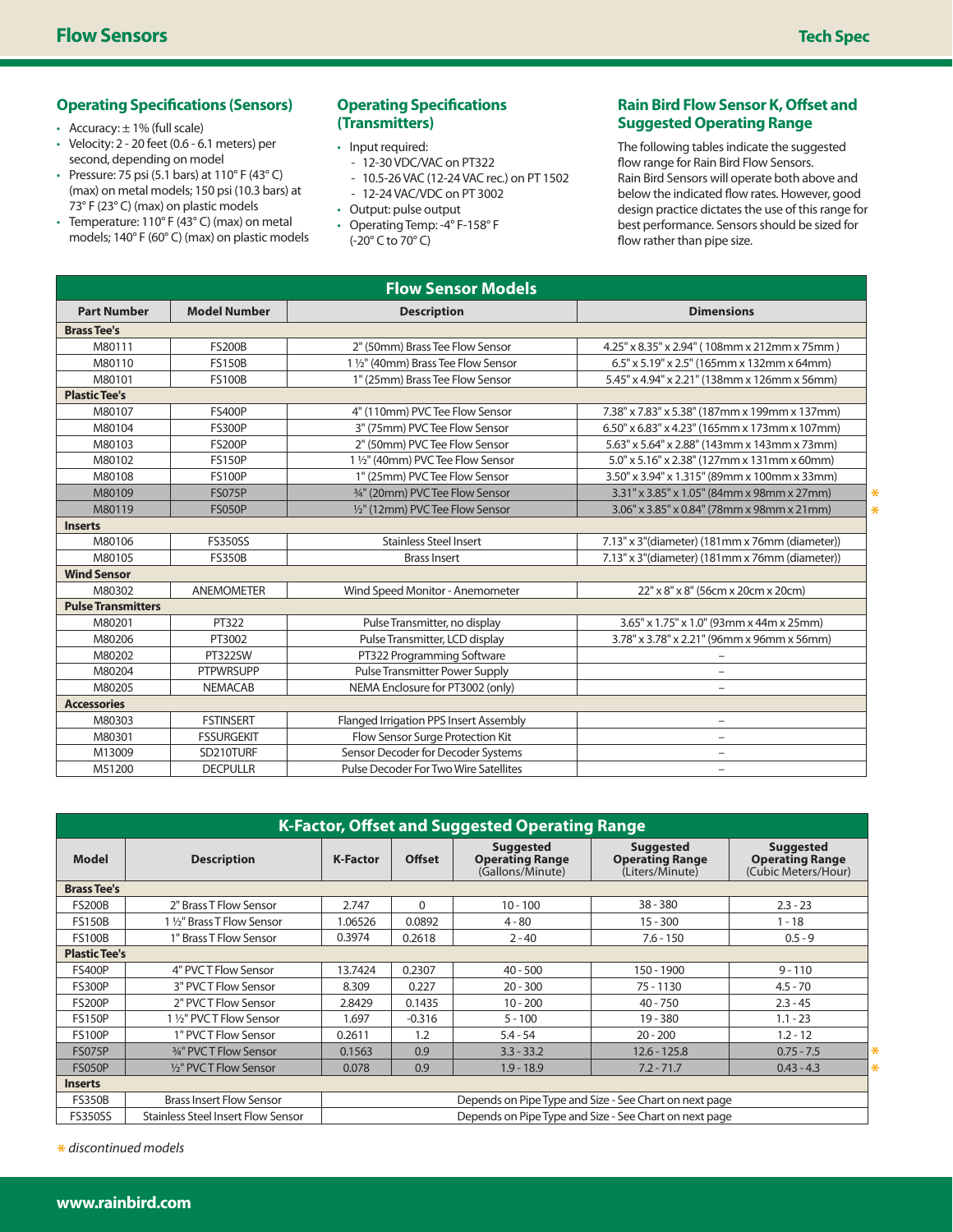| FS350B and FS350SS: K Value, Offset and Sugested Operating Range |           |           |                 |               |                                                                |                                                               |                                                                   |  |
|------------------------------------------------------------------|-----------|-----------|-----------------|---------------|----------------------------------------------------------------|---------------------------------------------------------------|-------------------------------------------------------------------|--|
| <b>Pipe Size</b>                                                 | Pipe O.D. | Pipe I.D. | <b>K-Factor</b> | <b>Offset</b> | <b>Suggested</b><br><b>Operating Range</b><br>(Gallons/Minute) | <b>Suggested</b><br><b>Operating Range</b><br>(Liters/Minute) | <b>Suggested</b><br><b>Operating Range</b><br>(Cubic Meters/Hour) |  |
| 3 inch Sch 10S                                                   | 3.500"    | 3.260"    | 5.009           | 0.09          | 12-400                                                         | 50-1500                                                       | $1 - 90$                                                          |  |
| Std. Wt., Sch 40                                                 | 3.5"      | 3.068"    | 4.362           | 0.063         | 12-400                                                         | 50-1500                                                       | $1 - 90$                                                          |  |
| Extra Strong, Sch 80                                             | 3.5"      | 2.900"    | 3.858           | 0.043         | 12-400                                                         | 50-1500                                                       | $1 - 90$                                                          |  |
| PVC Class 125                                                    | 3.5"      | 3.284"    | 5.094           | 0.093         | 12-400                                                         | 50-1500                                                       | $1 - 90$                                                          |  |
| PVC Class 160                                                    | 3.5"      | 3.230"    | 4.902           | 0.085         | 12-400                                                         | 50-1500                                                       | $1 - 90$                                                          |  |
| PVC Class 200                                                    | 3.5"      | 3.166"    | 4.682           | 0.076         | 12-400                                                         | 50-1500                                                       | $1 - 90$                                                          |  |
| 4 inch Sch 10S                                                   | 4.5"      | 4.260"    | 9.597           | 0.241         | 20-600                                                         | 80-2300                                                       | $1 - 140$                                                         |  |
| Std. Wt., Sch 40                                                 | 4.5"      | 4.026"    | 8.34            | 0.229         | 20-600                                                         | 80-2300                                                       | $1 - 140$                                                         |  |
| Extra Strong, Sch 80                                             | 4.5"      | 3.826"    | 7.354           | 0.188         | 20-600                                                         | 80-2300                                                       | $1 - 140$                                                         |  |
| PVC Class 125                                                    | 4.5"      | 4.224"    | 9.396           | 0.24          | 20-600                                                         | 80-2300                                                       | $1 - 140$                                                         |  |
| PVC Class 160                                                    | 4.5"      | 4.154"    | 9.013           | 0.24          | 20-600                                                         | 80-2300                                                       | $1 - 140$                                                         |  |
| PVC Class 200                                                    | 4.5"      | 4.072"    | 8.578           | 0.239         | 20-600                                                         | 80-2300                                                       | $1 - 140$                                                         |  |
| 5 inch Sch 10S                                                   | 5.563"    | 5.295"    | 16.305          | 0.25          | 30-900                                                         | 110-3400                                                      | 10-200                                                            |  |
| Std. Wt., Sch 40                                                 | 5.50"     | 5.047"    | 14.674          | 0.248         | 30-900                                                         | 110-3400                                                      | 10-200                                                            |  |
| Extra Strong, Sch 80                                             | 5.50"     | 4.813"    | 13.165          | 0.246         | 30-900                                                         | 110-3400                                                      | 10-200                                                            |  |
| 6 inch Sch 10S                                                   | 6.625"    | 6.357"    | 24.089          | 0.26          | 50-1,500                                                       | 190-5700                                                      | 10-340                                                            |  |
| Std. Wt., Sch 40                                                 | 6.5"      | 6.065"    | 21.574          | 0.257         | 50-1,500                                                       | 190-5700                                                      | 10-340                                                            |  |
| Extra Strong, Sch 80                                             | 6.5"      | 5.761"    | 19.457          | 0.254         | 50-1,500                                                       | 190-5700                                                      | 10-340                                                            |  |
| PVC Class 125                                                    | 6.625"    | 6.217"    | 22.853          | 0.258         | 50-1.500                                                       | 190-5700                                                      | 10-340                                                            |  |
| PVC Class 160                                                    | 6.625"    | 6.115"    | 21.968          | 0.257         | 50-1,500                                                       | 190-5700                                                      | 10-340                                                            |  |
| PVC Class 200                                                    | 6.625"    | 5.993"    | 21.068          | 0.256         | 50-1,500                                                       | 190-5700                                                      | 10-340                                                            |  |
| 8 inch Sch 10S                                                   | 8.625"    | 8.329"    | 43.914          | 0.286         | 80-2,500                                                       | 300-9500                                                      | 20-570                                                            |  |
| Sch 20                                                           | 8.625"    | 8.125"    | 41.653          | 0.283         | 80-2,500                                                       | 300-9500                                                      | 20-570                                                            |  |
| <b>Sch 30</b>                                                    | 8.625"    | 8.071"    | 41.063          | 0.283         | 80-2,500                                                       | 300-9500                                                      | 20-570                                                            |  |
|                                                                  |           |           |                 |               |                                                                |                                                               |                                                                   |  |
| Std. Wt., Sch 40                                                 | 8.625"    | 7.981"    | 40.086          | 0.281         | 80-2,500                                                       | 300-9500                                                      | 20-570                                                            |  |
| Sch 60                                                           | 8.625"    | 7.813"    | 38.288          | 0.279         | 80-2,500                                                       | 300-9500                                                      | 20-570                                                            |  |
| Extra Strong, Sch 80                                             | 8.625"    | 7.625"    | 36.315          | 0.276         | 80-2,500                                                       | 300-9500                                                      | 20-570                                                            |  |
| PVC Class 125                                                    | 8.625"    | 8.095"    | 41.324          | 0.283         | 80-2,500                                                       | 300-9500                                                      | 20-570                                                            |  |
| PVC Class 160                                                    | 8.625"    | 7.961"    | 39.869          | 0.281         | 80-2,500                                                       | 300-9500                                                      | 20-570                                                            |  |
| PVC Class 200                                                    | 8.625"    | 7.805"    | 38.203          | 0.279         | 80-2,500                                                       | 300-9500                                                      | 20-570                                                            |  |
| 10 inch Sch 10S                                                  | 10.75"    | 10.420"   | 70.195          | 0.321         | 125-4,000                                                      | 470-15100                                                     | 30-910                                                            |  |
| <b>Sch 20</b>                                                    | 10.75"    | 10.250"   | 67.668          | 0.318         | 125-4,000                                                      | 470-15100                                                     | 30-910                                                            |  |
| <b>Sch 30</b>                                                    | 10.75"    | 10.136"   | 66.069          | 0.316         | 125-4,000                                                      | 470-15100                                                     | 30-910                                                            |  |
| Sch 40, Std.Wt.                                                  | 10.75"    | 10.020"   | 64.532          | 0.314         | 125-4,000                                                      | 470-15100                                                     | 30-910                                                            |  |
| Extra Strong, Sch 60                                             | 10.75"    | 9.750"    | 61.016          | 0.309         | 125-4.000                                                      | 470-15100                                                     | 30-910                                                            |  |
| Sch 80                                                           | 10.75"    | 9.564"    | 58.644          | 0.306         | 125-4,000                                                      | 470-15100                                                     | 30-910                                                            |  |
| PVC Class 125                                                    | 10.75"    | 10.088"   | 65.431          | 0.315         | 125-4.000                                                      | 470-15100                                                     | 30-910                                                            |  |
| PVC Class 160                                                    | 10.75"    | 9.924"    | 63.272          | 0.312         | 125-4,000                                                      | 470-15100                                                     | 30-910                                                            |  |
| PVC Class 200                                                    | 10.75"    | 9.728"    | 60.733          | 0.309         | 125-4,000                                                      | 470-15100                                                     | 30-910                                                            |  |
| 12 inch Sch 10S                                                  | 12.75"    | 12.390"   | 104.636         | 0.367         | 175-5,000                                                      | 660-18900                                                     | 40-1140                                                           |  |
| Sch 20                                                           | 12.75"    | 12.250"   | 102.553         | 0.364         | 175-5,000                                                      | 660-18900                                                     | 40-1140                                                           |  |
| Sch 30                                                           | 12.75"    | 12.090"   | 99.347          | 0.36          | 175-5,000                                                      | 660-18900                                                     | 40-1140                                                           |  |
| Std. Wt., Sch 40S                                                | 12.75"    | 12.000"   | 97.576          | 0.358         | 175-5,000                                                      | 660-18900                                                     | 40-1140                                                           |  |
| Sch 40                                                           | 12.75"    | 11.938"   | 96.369          | 0.356         | 175-5,000                                                      | 660-18900                                                     | 40-1140                                                           |  |
| Sch 60                                                           | 12.75"    | 11.625"   | 90.441          | 0.348         | 175-5,000                                                      | 660-18900                                                     | 40-1140                                                           |  |
| <b>Extra Strong</b>                                              | 12.75"    | 11.750"   | 92.775          | 0.351         | 175-5,000                                                      | 660-18900                                                     | 40-1140                                                           |  |
| Sch 80                                                           | 12.74"    | 11.376"   | 85.922          | 0.342         | 175-5,000                                                      | 660-18900                                                     | 40-1140                                                           |  |
| PVC Class 125                                                    | 12.75"    | 11.966"   | 96.912          | 0.357         | 175-5,000                                                      | 660-18900                                                     | 40-1140                                                           |  |
| PVC Class 160                                                    | 12.75"    | 11.770"   | 93.152          | 0.352         | 175-5,000                                                      | 660-18900                                                     | 40-1140                                                           |  |
| PVC Class 200                                                    | 12.75"    | 11.538"   | 88.842          | 0.346         | 175-5,000                                                      | 660-18900                                                     | 40-1140                                                           |  |
| 14 inch Sch 10S                                                  | 14.00"    | 13.500"   | 122.307         | 0.391         | 200-6,000                                                      | 760-22700                                                     | 50-1360                                                           |  |
| <b>Sch 20</b>                                                    | 14.00"    | 13.375"   | 120.216         | 0.388         | 200-6,000                                                      | 760-22700                                                     | 50-1360                                                           |  |
| Std. Wt., Sch 30                                                 | 14.00"    | 13.250"   | 118.151         | 0.385         | 200-6,000                                                      | 760-22700                                                     | 50-1360                                                           |  |
| Sch 40                                                           | 14.00"    | 13.124"   | 116.096         | 0.382         | 200-6,000                                                      | 760-22700                                                     | 50-1360                                                           |  |
| Sch 60                                                           | 14.00"    | 12.814"   | 111.148         | 0.376         | 200-6,000                                                      | 760-22700                                                     | 50-1360                                                           |  |
| Extra Strong                                                     | 14.00"    | 13.00"    | 114.098         | 0.33          | 200-6,000                                                      | 760-22700                                                     | 50-1360                                                           |  |
| Sch 80                                                           | 14.00"    | 12.50"    | 106.299         | 0.369         | 200-6,000                                                      | 760-22700                                                     | 50-1360                                                           |  |

*Note: The largest pipe ID that can be configured in the ESP-LXD and ESP-LXMEF is 12.00"*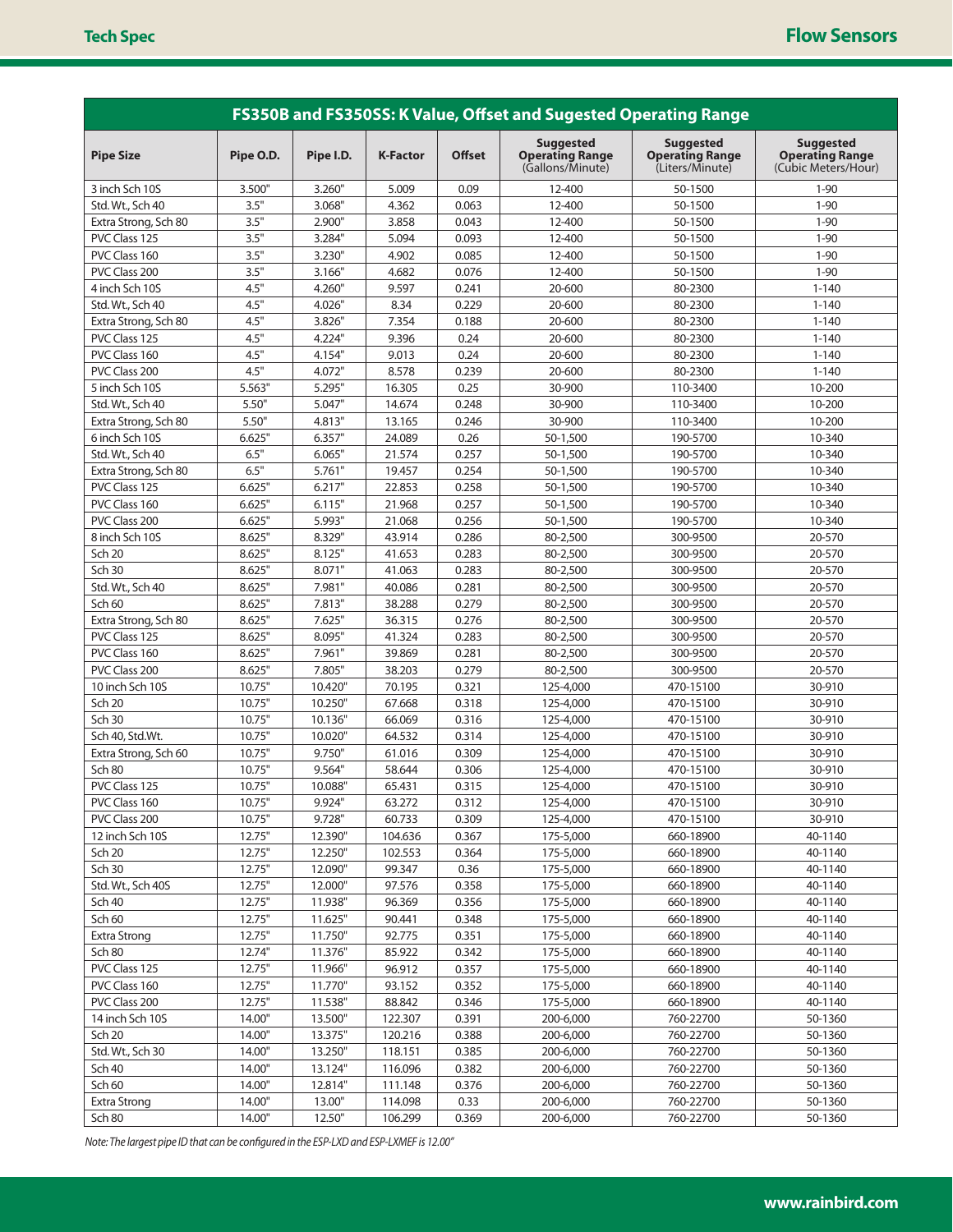| FS350B and FS350SS: K Value, Offset and Sugested Operating Range |           |           |                 |               |                                                                |                                                               |                                                                   |  |
|------------------------------------------------------------------|-----------|-----------|-----------------|---------------|----------------------------------------------------------------|---------------------------------------------------------------|-------------------------------------------------------------------|--|
| <b>Pipe Size</b>                                                 | Pipe O.D. | Pipe I.D. | <b>K-Factor</b> | <b>Offset</b> | <b>Suggested</b><br><b>Operating Range</b><br>(Gallons/Minute) | <b>Suggested</b><br><b>Operating Range</b><br>(Liters/Minute) | <b>Suggested</b><br><b>Operating Range</b><br>(Cubic Meters/Hour) |  |
| 16 inch Sch 10S                                                  | 16.00"    | 15.500"   | 159.243         | 0.44          | 300-9,000                                                      | 1140-34100                                                    | 70-2040                                                           |  |
| <b>Sch 20</b>                                                    | 16.00"    | 15.375"   | 156.742         | 0.436         | 300-9,000                                                      | 1140-34100                                                    | 70-2040                                                           |  |
| Std. Wt., Sch 30                                                 | 16.00"    | 15.250"   | 154.267         | 0.433         | 300-9,000                                                      | 1140-34100                                                    | 70-2040                                                           |  |
| Sch 60                                                           | 16.00"    | 14.688"   | 143.456         | 0.419         | 300-9,000                                                      | 1140-34100                                                    | 70-2040                                                           |  |
| Extra Strong, Sch 40                                             | 16.00"    | 15.000"   | 149.394         | 0.427         | 300-9,000                                                      | 1140-34100                                                    | 70-2040                                                           |  |
| <b>Sch 80</b>                                                    | 16.00"    | 14.314"   | 136.548         | 0.41          | 300-9,000                                                      | 1140-34100                                                    | 70-2040                                                           |  |
| 18 inch Sch 10S                                                  | 18.00"    | 17.500"   | 202.739         | 0.498         | 350-10,000                                                     | 1320-37900                                                    | 80-2270                                                           |  |
| <b>Sch 20</b>                                                    | 18.00"    | 17.375"   | 199.828         | 0.494         | 350-10,000                                                     | 1320-37900                                                    | 80-2270                                                           |  |
| <b>Sch 30</b>                                                    | 18.00"    | 17.124"   | 194.061         | 0.486         | 350-10,000                                                     | 1320-37900                                                    | 80-2270                                                           |  |
| Std. Wt.                                                         | 18.00"    | 17.250"   | 196.943         | 0.49          | 350-10,000                                                     | 1320-37900                                                    | 80-2270                                                           |  |
| Sch 40                                                           | 18.00"    | 16.876"   | 188.464         | 0.479         | 350-10,000                                                     | 1320-37900                                                    | 80-2270                                                           |  |
| Sch 60                                                           | 18.00"    | 16.500"   | 180.171         | 0.469         | 350-10,000                                                     | 1320-37900                                                    | 80-2270                                                           |  |
| <b>Extra Strong</b>                                              | 18.00"    | 17.000"   | 191.25          | 0.482         | 350-10,000                                                     | 1320-37900                                                    | 80-2270                                                           |  |
| Sch 80                                                           | 18.00"    | 16.126"   | 172.152         | 0.457         | 350-10,000                                                     | 1320-37900                                                    | 80-2270                                                           |  |
| 20 inch Std. Wt., Sch 20                                         | 20.00"    | 19.25"    | 246.179         | 0.555         | 400-12,000                                                     | 1510-45400                                                    | 90-2730                                                           |  |
| Sch 40                                                           | 20.00"    | 18.812"   | 234.836         | 0.54          | 400-12,000                                                     | 1510-45400                                                    | 90-2730                                                           |  |
| Extra Strong, Sch 30                                             | 20.00"    | 19.000"   | 239.666         | 0.547         | 400-12,000                                                     | 1510-45400                                                    | 90-2730                                                           |  |
| Sch 80                                                           | 20.00"    | 17.938"   | 213.14          | 0.511         | 400-12,000                                                     | 1510-45400                                                    | 90-2730                                                           |  |
| 22 inch Std. Wt., Sch 20                                         | 22.00"    | 21.25"    | 301.975         | 0.621         | 500-15,000                                                     | 1890-56800                                                    | 110-3410                                                          |  |
| Extra Strong, Sch 30                                             | 22.00"    | 21.00"    | 294.642         | 0.616         | 500-15,000                                                     | 1890-56800                                                    | 110-3410                                                          |  |
| Sch 80                                                           | 22.00"    | 19.75"    | 259.513         | 0.573         | 500-15,000                                                     | 1890-56800                                                    | 110-3410                                                          |  |
| 24 inch Std. Wt., Sch 20                                         | 24.00"    | 23.25"    | 364.331         | 0.666         | 600-18,000                                                     | 2270-68100                                                    | 140-4090                                                          |  |
| <b>Extra Strong</b>                                              | 24.00"    | 23.00"    | 356.178         | 0.66          | 600-18,000                                                     | 2270-68100                                                    | 140-4090                                                          |  |
| <b>Sch 40</b>                                                    | 24.00"    | 22.624"   | 344.109         | 0.652         | 600-18,000                                                     | 2270-68100                                                    | 140-4090                                                          |  |
| Sch 80                                                           | 24.00"    | 21.562"   | 311.271         | 0.628         | 600-18,000                                                     | 2270-68100                                                    | 140-4090                                                          |  |
| 26 inch Sch 10                                                   | 26.00"    | 25.376"   | 437.809         | 0.719         | 700-21,000                                                     | 2650-79500                                                    | 160-4770                                                          |  |
| Std. Wt.                                                         | 26.00"    | 25.25"    | 433.247         | 0.716         | 700-21,000                                                     | 2650-79500                                                    | 160-4770                                                          |  |
| Sch 20, Extra Strong                                             | 26.00"    | 25.00"    | 424.274         | 0.709         | 700-21,000                                                     | 2650-79500                                                    | 160-4770                                                          |  |
| 28 inch Sch 10                                                   | 28.00"    | 27.376"   | 513.698         | 0.774         | 900-23,000                                                     | 3410-87100                                                    | 200-5220                                                          |  |
| Std. Wt.                                                         | 28.00"    | 27.25"    | 508.723         | 0.77          | 900-23,000                                                     | 3410-87100                                                    | 200-5220                                                          |  |
| Extra Strong, Sch 20                                             | 28.00"    | 27.00"    | 498.93          | 0.763         | 900-23,000                                                     | 3410-87100                                                    | 200-5220                                                          |  |
| 30 inch Sch 10                                                   | 30.00"    | 29.376"   | 596.147         | 0.833         | 1,000-30,000                                                   | 3790-113600                                                   | 230-6810                                                          |  |
| Std. Wt.                                                         | 30.00"    | 29.25"    | 590.759         | 0.829         | 1,000-30,000                                                   | 3790-113600                                                   | 230-6810                                                          |  |
| Sch 20, Extra Strong                                             | 30.00"    | 29.00"    | 580.146         | 0.822         | 1,000-30,000                                                   | 3790-113600                                                   | 230-6810                                                          |  |
| 32 inch Sch 10                                                   | 32.00"    | 31.376"   | 685.156         | 0.897         | 1,200-35,000                                                   | 4540-132500                                                   | 270-7950                                                          |  |
| Std. Wt.                                                         | 32.00"    | 31.25"    | 679.355         | 0.893         | 1,200-35,000                                                   | 4540-132500                                                   | 270-7950                                                          |  |
| Sch 20, Extra Strong                                             | 32.00"    | 31.00"    | 667.922         | 0.885         | 1,200-35,000                                                   | 4540-132500                                                   | 270-7950                                                          |  |
| Sch 40                                                           | 32.00"    | 30.624"   | 650.919         | 0.873         | 1,200-35,000                                                   | 4540-132500                                                   | 270-7950                                                          |  |
| 34 inch Sch 10                                                   | 34.00"    | 33.312"   | 777.566         | 0.964         | 1,300-40,000                                                   | 4920-151400                                                   | 300-9080                                                          |  |
| Std. Wt.                                                         | 34.00"    | 33.25"    | 774.511         | 0.962         | 1,300-40,000                                                   | 4920-151400                                                   | 300-9080                                                          |  |
| Extra Strong, Sch 20                                             | 34.00"    | 33.00"    | 762.258         | 0.953         | 1,300-40,000                                                   | 4920-151400                                                   | 300-9080                                                          |  |
| Sch 40                                                           | 34.00"    | 32.624"   | 744.022         | 0.94          | 1,300-40,000                                                   | 4920-151400                                                   | 300-9080                                                          |  |
| 36 inch Sch 10                                                   | 36.00"    | 35.376"   | 882.855         | 1.04          | 1,500-45,000                                                   | 5680-170300                                                   | 340-10220                                                         |  |
| Std. Wt.                                                         | 36.00"    | 35.25"    | 876.227         | 1.035         | 1,500-45,000                                                   | 5680-170300                                                   | 340-10220                                                         |  |
| Sch 20, Extra Strong                                             | 36.00"    | 35.00"    | 863.154         | 1.025         | 1,500-45,000                                                   | 5680-170300                                                   | 340-10220                                                         |  |
| Sch 40                                                           | 36.00"    | 34.50"    | 837.315         | 1.007         | 1,500-45,000                                                   | 5680-170300                                                   | 340-10220                                                         |  |

*Note: The largest pipe ID that can be configured in the ESP-LXD and ESP-LXMEF is 12.00"*